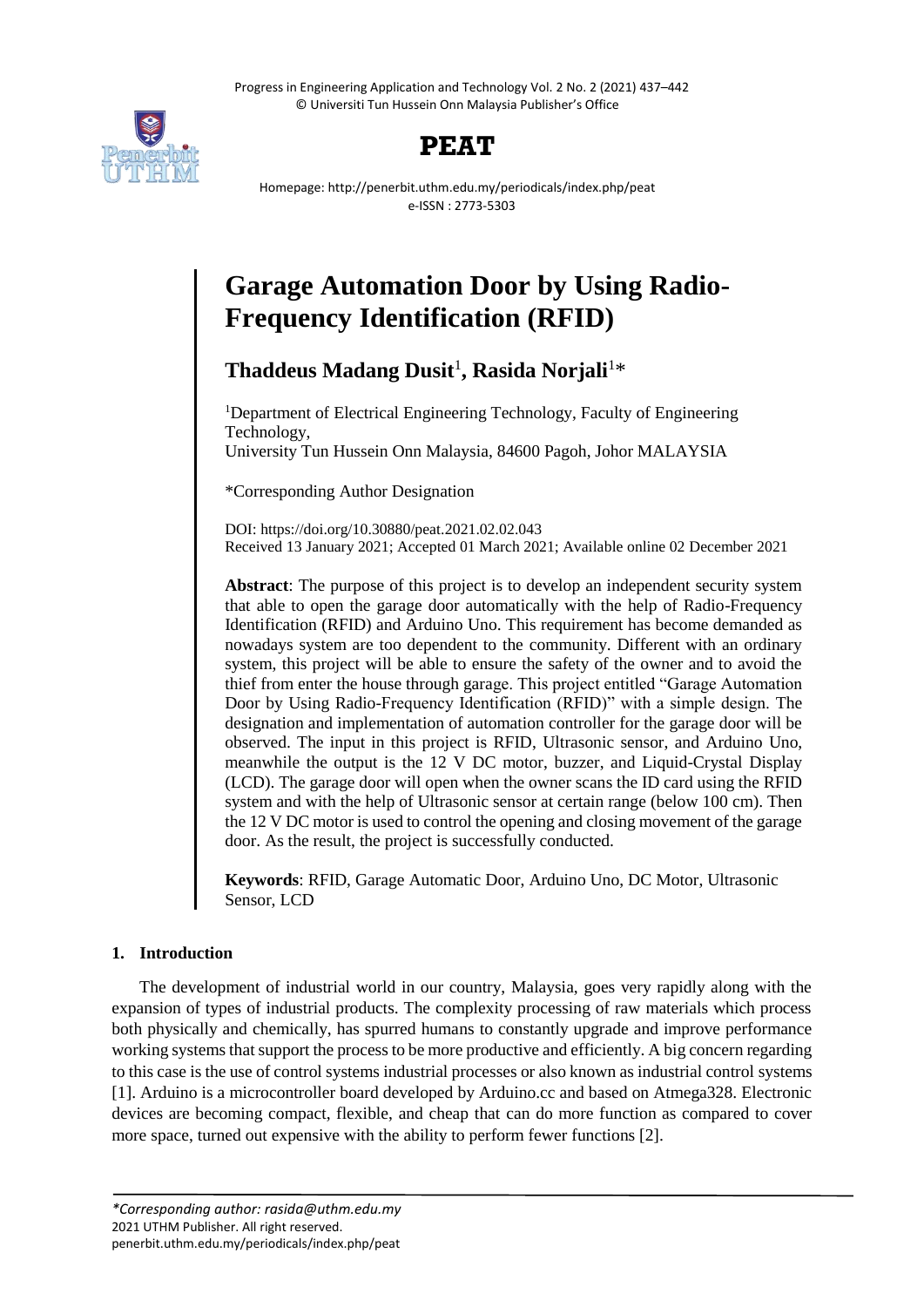Radio-Frequency Identification (RFID) is the use of radio waves to read and capture information stored on a tag attached to an object. A tag can be read from up to several feet away and does not need to be direct line-of-sight of the reader to be tracked. Security systems play an important role to prevent unauthorized personnel entry into a secured environment, which may include physical and intellectual property [3]. RFID technology offers superior performance over the automatic identification systems and is used in many areas [4].

### 1.1 Problem statement

Nowadays, there are many technologies had been invented by human whether it is seen or unseen. Same goes to the garage system at home. Instead of using traditional way, where the person needs to get out of the car to open the garage door manually. But with the invention of garage automatic door by using Radio-Frequency Identification, it will help to ease human works. In additional, it also can be a safety or security system to avoid the unauthorized person from entering the premise.

#### 1.2 Objectives

There are three objectives for this project:

- i. To design a security prototype that can use to open the garage door by using Radio-Frequency Identification (RFID) system.
- ii. To study how to open the garage door automatically without using physical contact by using Radio-Frequency Identification (RFID) system.
- iii. To apply the RFID into daily activities.
- 1.3 Project Scope

This project focuses on residential users provided by University Tun Hussein Onn Malaysia (UTHM) who are given the title of Bachelor Project in Electrical Engineering. The purpose of this project is to study how to open the garage door automatically by using Radio-Frequency Identification (RFID). It will focus on the security system of RFID, Arduino Uno, and motion detection sensor by using Ultrasonic sensor. The RFID reader will detect the card information to perform the opening and closing the garage door. By design a garage door will show how the system of automation door is working. RFID is chosen for the project due to it is cheap and affordable. With this automation system, it will have a big impact in the field of technology that is now looking for ways to invent something that can control any system from a distance. This is line with the development of technology and infrastructure developed through various research and several projects for the sustainability of life.

# **2. Methodology**

In this project, the RFID reader reads the data from the tag and sends the card UID number to Arduino Uno microcontroller for comparison. If the card is valid the Liquid-Crystal Display (LCD) will display access granted on the screen. If invalid, it will show access denied on the screen.

#### 2.1 Materials

The materials used to build the prototype of garage automatic door consisting of Radio-Frequency Identification (RFID), Arduino Uno, 12V DC motor, connecting wires, buzzer, Liquid-Crystal Display (LCD), IC register of motor shield, and Ultrasonic sensor.

- Arduino Uno Board Arduino is a microcontroller board based on ATmega328 that consists of 14 digital input or output pins. 6 of the pins can be used as Pulse Width Modulation (PWM), 6 analog inputs, 15MHz ceramic resonator, a Universal Serial Box (USB), power jack, an In-Circuit Serial Programming (ICSP) header, and a reset button.
- Motor Driver L293D IC L293D is a motor driver that allows DC motor to drive on either direction. It is a 16-pin IC which can control a set of two DC motors simultaneously in any direction. Two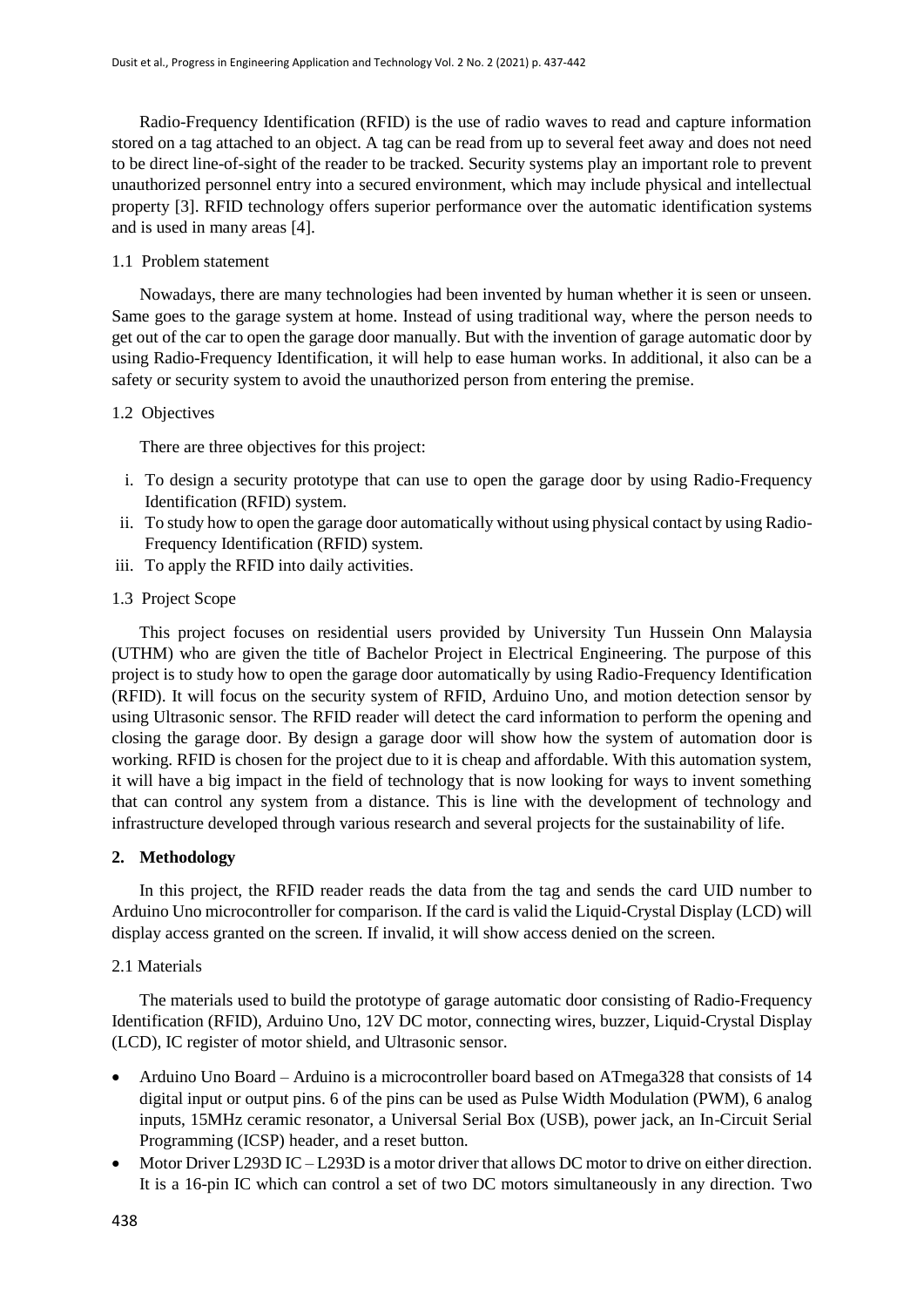DC motors can be controlled with a single L293D IC. It can drive small and big motors as well and can also check the Voltage Specification.

- 12V DC Motor A direct current (DC) motor is an electric motor that converts electrical energy into mechanical energy to produce torque, which causes it to turn. It requires two magnets of opposite polarity and an electric coil, which acts as an electromagnet. The DC motor speed can be controlled over a wide ranger, using either a variable supply voltage or by changing the strength of the current in its field windings.
- LCD Display Liquid-Crystal Display is a screen-flat panel display or electronic visual that uses the light-modulating properties of liquid crystals. A 16x2 LCD displays is very basic module and is very commonly used in various devices circuits.
- Radio-Frequency Identification (RFID) It is a non-contact technology that is broadly used in the industries for many tasks. For example, access control, supply chain management, tollgate systems, personnel tracking, and so on. The RFID reader consists of a radio frequency module, a control unit, and an antenna coil which generates high frequency electromagnetic field.
- 2.2 Working Principle

Figure 1 shows the block diagram of access control system by using RFID and Arduino Uno. It has RFID card, RFID reader and microcontroller. Functions of RFID reader is to read the RFID tags and the data from the reader process that accept by microcontroller, used to either grant or dent the access to the user using the access controller. The LCD display also used in this project to display grant or denied access instead of using serial monitor.



**Figure 1: RFID Block Diagram**

When the user scan the RFID tag into the RFID, the system will check whether the user is registered or not. If the user is registered, the tag information is matched with the user information stored in the system based on the Figure 2 below, the access is granted, and "WELCOME HOME" will show on the LCD display and back to its initial condition. If the incorrect tag is detected, "ACCESS DENIED" will show on the LCD display.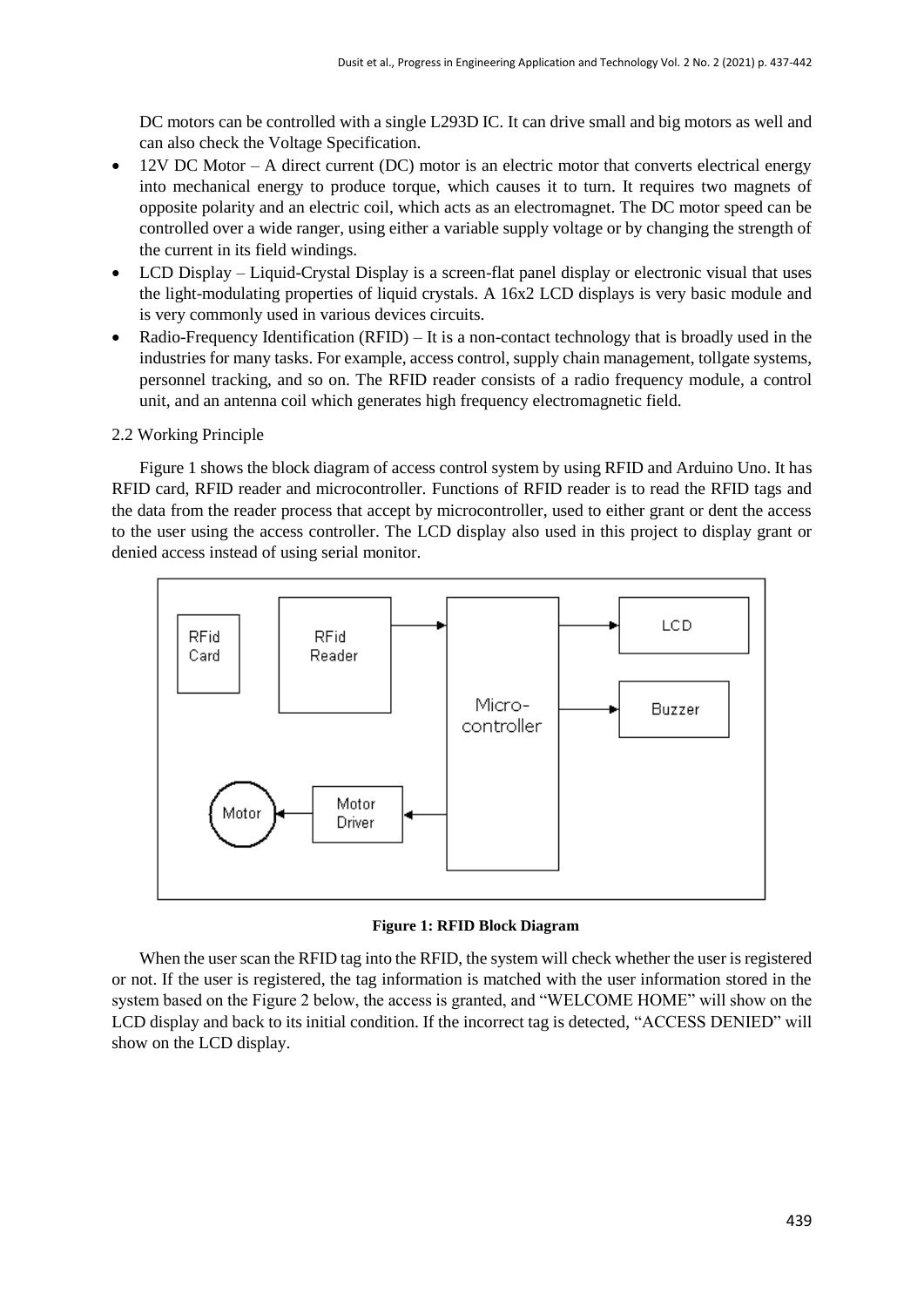

**Figure 2: Flow diagram**

# **3. Results and Discussion**

This process will discuss the results in this project. Therefore, the result obtains in this project is the final design of Garage Automation Door by Using Radio-Frequency Identification (RFID).

3.1 Prototype Results

| Diagram                            | Condition         | Explanation                                                                                                                                                                                                                                                                                                                                                                                                                                                                                                             |  |
|------------------------------------|-------------------|-------------------------------------------------------------------------------------------------------------------------------------------------------------------------------------------------------------------------------------------------------------------------------------------------------------------------------------------------------------------------------------------------------------------------------------------------------------------------------------------------------------------------|--|
| - -<br>Figure 3: Initial condition | Initial condition | Figure 3 shows the initial condition<br>of the system before the gate<br>opening. For the gate to open, the car<br>must enter the line where the<br>ultrasonic sensor can detect the car<br>which is distance between the car<br>and ultrasonic sensor must be less<br>than 100cm. If the car did not reach<br>the exact range, the gate will not<br>open as it is one of the requirements<br>needed for the gate to open.<br>Currently, the gate is closed and the<br>LCD on top of the garage shows<br>"PLEASE SCAN". |  |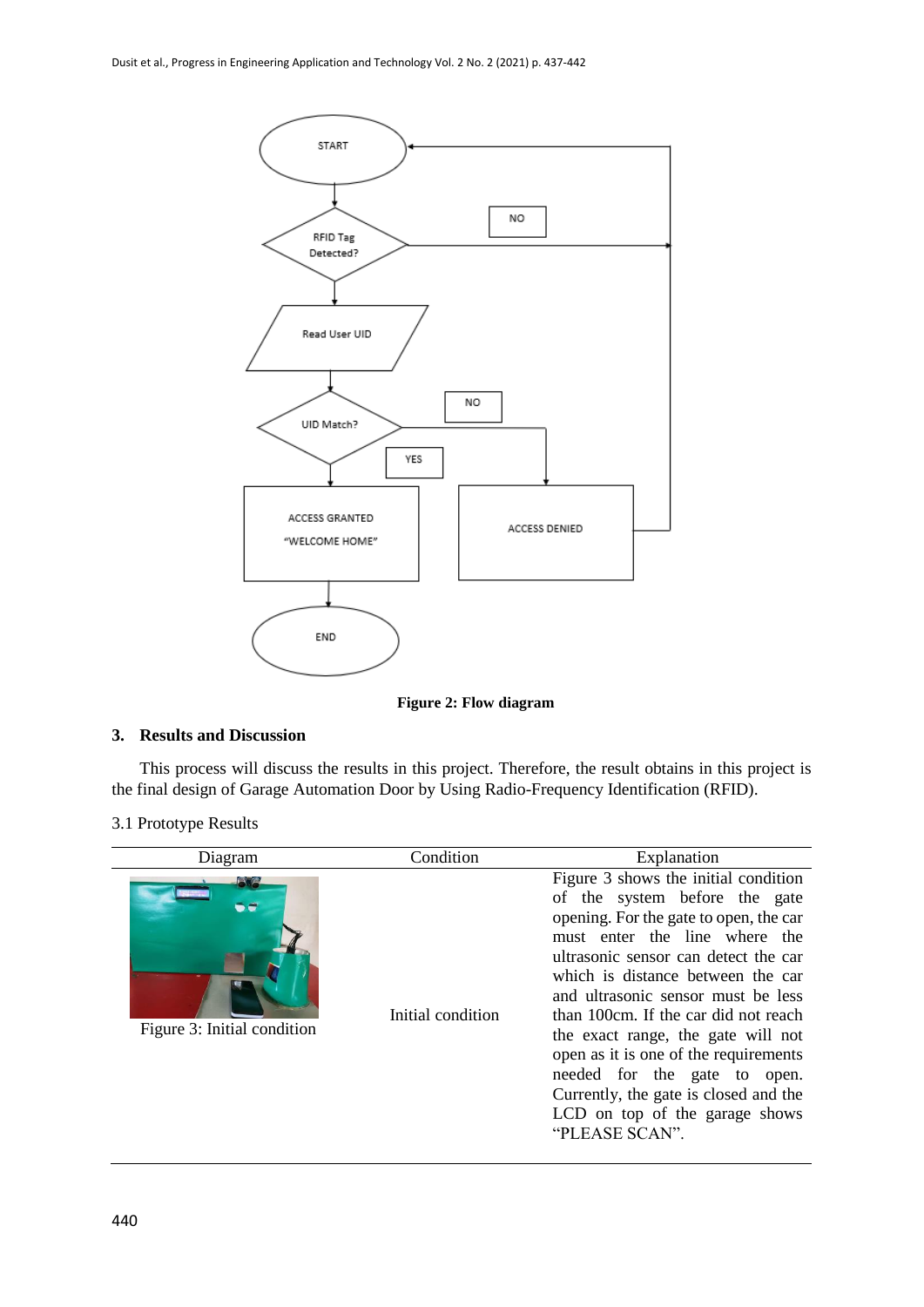SCAN".

Figure 4 shows the condition of gate opening. Once the car is already entered the line of ultrasonic sensor, the user needs to scan the ID card on the RFID scanner. The RFID reader will detect the information of the ID card, and the gate will open if the information is correct. The buzzer sound will trigger for 5miliseconds. The LCD will display "WELCOME HOME. PLEASE ENTER" But if the user uses the wrong ID card, the gate will not open as the RFID reader cannot read the information of the ID card. The buzzer is triggered for 3seconds. The LCD will display "ACCESS DENIED. PLEASE

Figure 5 shows the condition of gate closing. Once the user already entered the garage. The gate will open for 15seconds. After that, the gate will close. The LCD will display "GATE CLOSED". The system is

back to its initial condition.

Figure 4: Gate opening

| Gate opening |
|--------------|
|              |

Gate closing



Figure 5: Gate closing

# 3.2 Troubleshooting

| No. | Components                     | Testing 1 | Testing 2 | Testing 3 |
|-----|--------------------------------|-----------|-----------|-----------|
| 1.  | Arduino Uno                    |           |           |           |
| 2.  | Radio-Frequency                |           |           |           |
|     | Identification (RFID)          |           |           |           |
| 3.  | 12V DC Motor                   | X         |           |           |
| 4.  | Liquid Crystal Display (LCD)   | X         |           |           |
| 5.  | <b>Ultrasonic Sensor</b>       | X         |           |           |
| 6.  | L293D Motor Shield Register IC |           |           |           |

In this project, two testing had been conducted to ensure the working of the garage automatic door smoothly. The first one is testing 1. There were a few errors happened during this testing. Firstly, the 12V DC Motor. In the testing, the motor could not pull up the door since the door is heavy. The motor needs more power to pull up the motor. To overcome it, a 24 V battery is used and connected to the motor to ensure the motor can pull up the garage door.

Secondly, the Liquid Crystal Display (LCD), in the beginning the LCD is working normally. But after a few testing on the prototype, suddenly the LCD blank out. The screen does not show any words